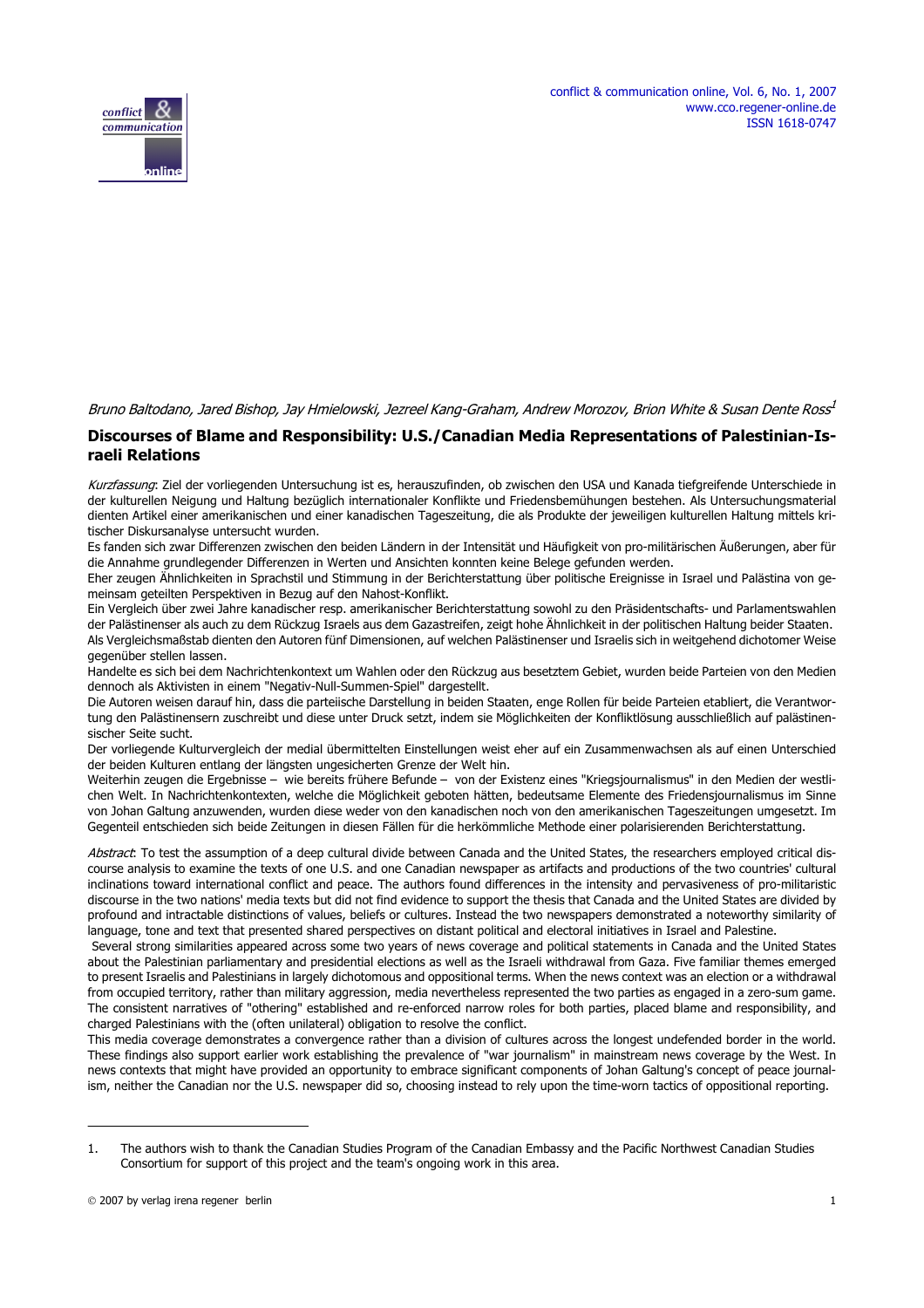In the 21<sup>st</sup> Century, it is widely agreed that "the relationship between the United States and Canada is probably the closest and most extensive in the world" (U.S. Department of State, 2006). The two countries share the globe's longest undefended border (5,500 miles), which former U.S. President Ronald Reagan called "not a point of division but a meeting place between great and true friends" (1978). The countries have close bilateral ties in trade, investment, and international law and policy, and they often work closely on multilateral issues.

Despite the profound and enduring connections between the two nations, U.S. media and the public give scant attention to Canada or the two nations' relations (Husselbee & Stempel, 1997). Moreover, following the Bush administration's post-September 11, 2001, military initiatives against terrorism, political relations between the neighbors became increasingly "chilly" (U.S. Department of State, 2006; Connelly, 2004; Duff-Brown, 2006). Even as the countries strengthened security agreements on border patrols and customs, Canada refused to participate in the U.S.-led invasion of Iraq. Canada also led the U.S.-opposed establishment of an International Criminal Court for war crimes. Canada banned the use of anti-personnel landmines through its Ottawa Convention, which the U.S. refused to sign. And, in 2005, Canada chose not to participate directly in the U.S. missile defense program. In rare and pointed news coverage during this period, highly placed Canadian politicians sharply criticized President G.W. Bush, and FoxNews called Canadians "ignorant." At the same time, polls showed that only 25 percent of Canadian voters would have supported Bush's re-election (Connelly, 2004).

The schism between the two nations is also evident in international affairs. One area of increasing division between the two nations is in their attitudes and policies toward the Middle East. In 2005, for example, one poll indicated that the percentage of U.S. respondents with favorable opinions of Israel was 40 percent greater than the share of Canadians supporting Israel (Gallup Poll, 2005). Thus, while nearly 70 percent of U.S. respondents viewed Israel favorably, only half of the Canadians shared that sentiment. An equal number of Canadians sympathized with the Palestinians (Gallup Poll, 2005).

Within the context of long-term bi-lateral peace and amicability between Americans and Canadians, academics repeatedly have theorized and debated the existence of fundamental and intractable differences of values that might help explain such differences and frictions (Baer et al, 1990; Carroll, 2005; Lipset, 1986, 1990; Grabb et al, 2000). Starting in the 1960s, Seymour Lipset argued that despite their profound interconnections and interdependence, and in spite of their shared roots, Canadians and Americans operate from distinct value systems. He distinguished between the military, revolutionary, and conflict-oriented values of early U.S. colonists and the traditional, Loyalist roots of English-speaking settlers of Canada.

This study examines coverage of events in the Middle East by the news media of the two countries as a product and an artifact of their cultures. If Lipset's theory holds, then, we would expect to find greater support for Middle East bellicosity in the U.S. than in Canadian media coverage.

# Media, Culture and Ideology

Because journalists selectively transmit information in ways that reinforce cultural assumptions and beliefs (Altheide, 1987; Donsbach, 2004; Gamson et. al, 1992; Hackett & Zhao, 2005; Howard et al, 2003; Lynch & McGoldrick, 2005; Paletz & Entman, 1981; Sigal, 1973), the media are at the heart of cultural debates such as this. Media act as a site of ideological struggle to delineate the boundaries of "our" identity and culture and to produce a system of social meanings that naturalizes dominant discourses (Karim, 2000; Yep, 2001) and influences how people construct their reality (Bennett, 1983; Gurevitch & Levy, 1985; Parenti, 1993). Through sourcing, structure, and semantic traits, news reports tie together discrete bits of information to affix authority, morality, and causation within culturally resonant, coherent story lines (Gamson & Lasch, 1983; Grabb et al, 2000; Tuchman, 1978; VanDyk, 1988). By defining items as newsworthy and placing them in "stories," the media establish associations, evoke myths, and reinforce rituals (Barthes, 1977; Becker, 1995; Entman, 1993; Gamson & Modigliani, 1989; Gamson, et. al., 1992; Gans, 1979; Gitlin, 1980; Goffman, 1974; Iyengar, 1991; Kerbel, 1995; Kitzinger, 2000; McLeod & Hertog, 1992; Neuman, Just & Crigler, 1992; Pan & Kosicki, 1993; Parenti, 1993; Patterson, 1993; Shoemaker, 1984; Shoemaker & Reese, 1996).

News stories *make* sense, meaning both that they construct sense and they embody commonsense, shared beliefs. The sense constructed within media is bounded by cultural values and power relationships. Thus, media under-represent nonelite perspectives and convey ethnocentric, nationalistic elite views that reflect government policies, legitimate the practices and ideas of the dominant social class, and reduce ideological threats to the status quo (Ashley & Olson, 1988; Brody, 1994; Brody & Shapiro, 1989; Domke, 1997; Edwards & Swenson, 1997; Hutcheson, 2003; Lee, 1997; Liebes, 2000; Mackuen, 1983; Mueller, 1971; Paletz & Entman, 1981; Schlesinger et al., 1984; Shoemaker & Reese, 1996; Snow & Bedford, 1992; Steuter, 1990; Wolfsfeld, 1997).

Here, we understand culture as "a signifying practice" (Hall, 1980) that produces social meanings that reflect "a particular social, political, and historical context" (Yep, 2001, p. 231; also Dunn, 1998; Kuzio, 2001). Culture as social process and communicative phenomenon derives from and creates a sense of difference and of belonging, a perception of ties and divisions, inclusions and exclusions, etc. (Connor, 1978; Geertz, 1963; Rosaldo, 1993; Smith, 1991; Triandafyllidou, 1998).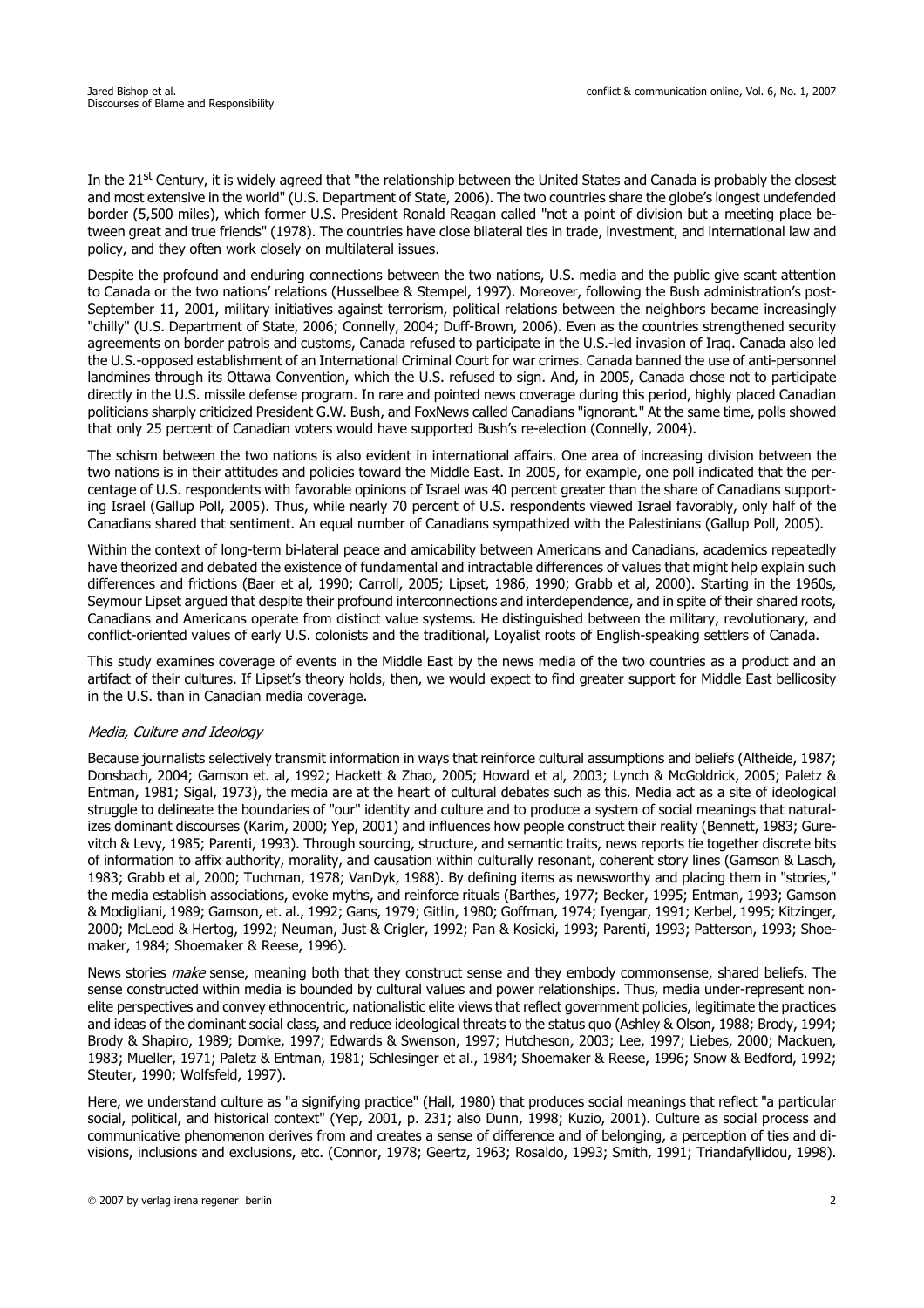As such, culture is profoundly non-essentialist; it comprises "a complex set of shared beliefs, values and concepts which enables a group to make sense of its life and which provides it with directions for how to live" (Fay, 1996, p. 55). Culture consists of and constitutes ordered but "conflicting beliefs and rules which offer mixed, contested, and ambiguous messages" (Fay, 1996, p. 56). From this post-positivist perspective, culture serves as a tool of politics and is used to silence, exclude, and mark other cultures as different, inferior, and amoral (Abu-Lughod, 1991; Lazar & Lazar, 2004; Leudar et al, 2004). This boundary marking paradoxically serves to "maximize psychological security" within the in-group (Bloom, 1990, p. 71) while increasing the likelihood of conflict with the out-group it essentializes and demonizes (Barth, 1969; Benhabib, 1996; Merskin, 2004; Triandafyllidou, 1998).

The narrative conventions of journalism that place priority on drama escalate conflict and violence across "cultural divides" constructed by media's simplistic dualistic portrayals (Entman, 2004; Goldfarb, 2001; Hallin & Mancini, 1984; Hutcheson, 2003; Kielbowicz & Scherer, 1986; Lazar & Lazar, 2004; Liebes, 2000; Nohrstedt et al, 2000; Ottosen, 1995; Ross, 2003; Wolfsfeld, 2001, 2004). Accordingly, the media serve a strong nationalistic function by covering international relations from an ethnocentric position that "bear[s] a remarkable resemblance to many sentiments common in [the government's] foreign policy and, indeed, [the nation's] political culture" (Steuter, 1990, p. 274; see also Angus & Cook, 1984). Thus, one would anticipate that a Canadian/U.S. cultural divide would be reflected in broad national differences in media coverage deeply intermeshed with the ideological underpinnings of the distinct U.S. and Canadian national identities and their disparate principles, policies and values (Holquin, 1998; Schacter, 2003).

Yet many perceive "the mainstream North American media" or even "the Western media" as monolithic and undifferentiated (Suleiman, 2000, p. 26; Karim, 2000). In this light, virtually seamless North American media perpetuate "classically orientalist" (Said, 2002), bellicose, and jingoistic perspectives (Ismael & Measor, 2003). Nearly uniform media content and business practices across the U.S./Canadian border (Dowler, 2004) contribute to a "public void" and a "lack of media space" for anti-nationalistic or minority perspectives across North America (Lasn, 1999; see also Hackett, 1991). Some see Canadian media content as a transplant from the U.S. superpower (Ismael & Measor, 2003, pp. 7-8/19). Exclusionary and anti-Islamic practices prevail (Karim, 2000; Macarthur, 1992; Said, 1997; Shaheen, 1984, 1997) and perpetuate "reductive and racist notions" about the Middle East in media across North America.

#### **Method**

In this study, we chose to examine public discourse in Canada and the United States both as a reflection of such cultural issues and as a purveyor of peace or war. Here we explicitly wanted to examine whether media and government elites in the two nations differentially employed a discourse of war, with all of its conflict-escalating implications (Galtung & Fischer, 2004; Lynch & McGoldrick, 2005). More specifically, the research team examined the discourse in the United States and Canada surrounding events in the continuing conflict between Israel and Palestine. The events at the heart of this paper are: 1. the Israeli pull out from Gaza beginning Aug. 15, 2005, and 2. the Palestinian presidential election in January 2005 following Yasser Arafat's death and the Palestinian parliamentary elections in January 2006, which resulted in Hamas winning a majority of seats. The Israeli/Palestinian conflict was of particular interest because throughout its long history numerous occasions have provided opportunities for peaceful resolution. These occasions, including the events examined for this paper, also have provided opportunities for the media to cover a conflict in a more peace-oriented way.

This work employs cultural/critical discourse analysis to enter "one of the most well-known and longstanding arguments in comparative social analysis" (Baer et al, 1990, p. 693). In this study, we examine the texts of two geographically proximate North American metropolitan newspapers (one in Canada and one in the United States) and the statements of government elites in Canada and the United States as cultural artifacts to argue that the American/Canadian cultural divide (Lipset, 1986) is both insubstantial and strategic.

 To examine the discourse in the two countries, we analyzed speeches by political elites and one newspaper from each country. The Seattle Times from the United States and The Vancouver Sun from Canada were chosen for their geographical proximity and similar circulation size. (Seattle, WA, and Vancouver, B.C., are roughly 100 miles apart. The Seattle Times circulates to almost 235,000 daily, while circulation at *The Vancouver Sun* is approximately 180,000 daily.) The group used critical discourse analysis to examine how political and media elites represented the two groups involved in the conflict. Critical cultural analysis or critical discourse analysis (CDA) attempts to make overt the power relationships performed through texts and to unpack the multiple and shifting ways in which "individuals and social or cultural groups define themselves and others" (Ylanne-McEwen & Coupland, 2000, p. 210). A primary goal of CDA is to make visible how "the overall habitat of meanings and practices in which we dwell is the outcome of the variously deliberate pursuit by a variety of actors of their own agendas, with different power and different social and spatial reach, and with foreseen or unanticipated consequences" (Hannerz, 1999). In doing this analysis, the group looked for noticeable differences in the identities constructed in the United States and Canada.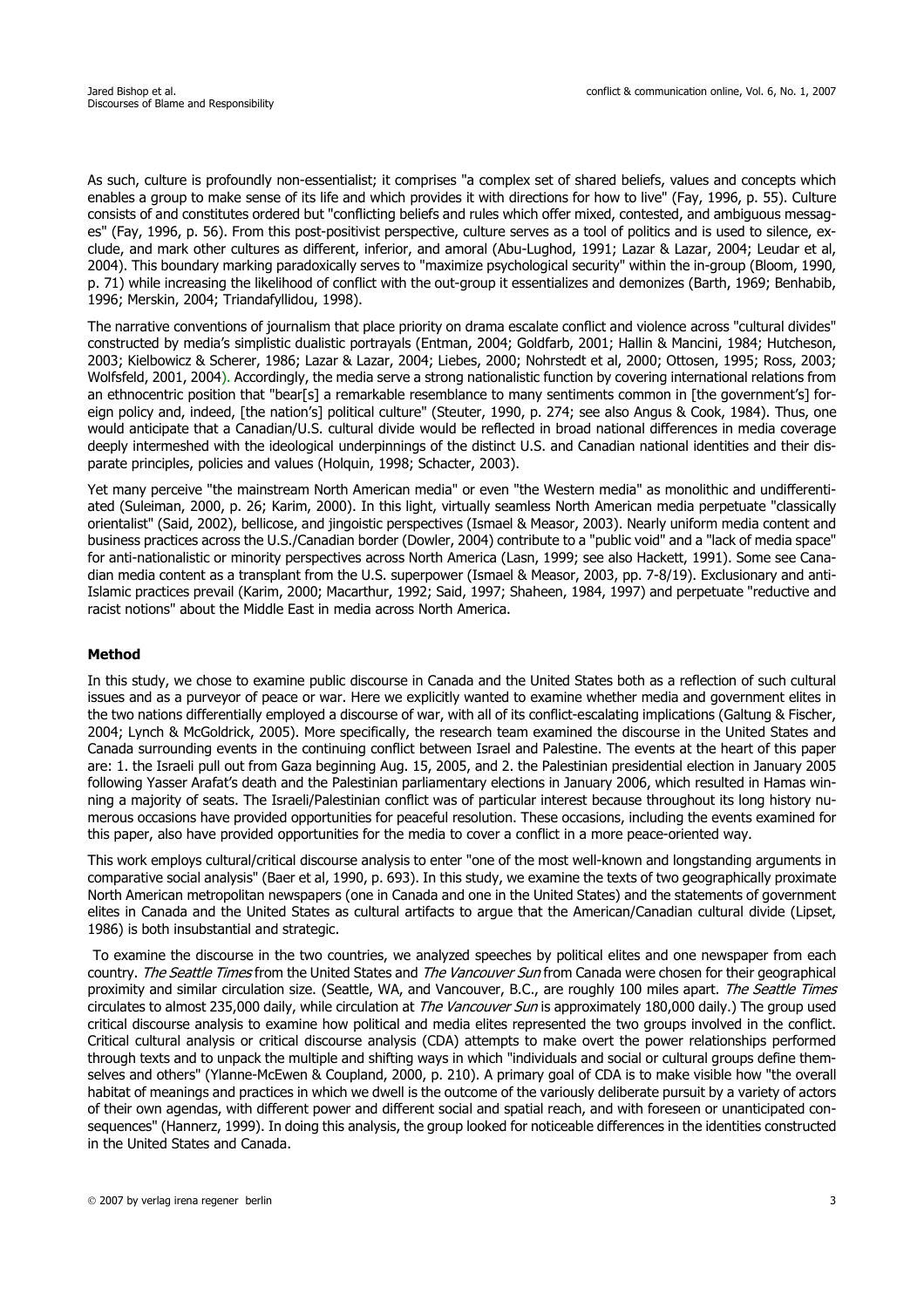# **Analysis**

Several strong similarities appeared across some two years of news coverage and political statements in Canada and U.S. about the two Palestinian elections and the Israeli withdrawal from Gaza. Five dominant, recurrent themes emerged in the political and news discourse. We identified themes of 'Israeli benevolence,' 'Palestinian opportunity,' 'Palestinian failure,' 'Palestinians as future threat,' and 'Israeli actions are justified.' These distinct themes present Israelis and Palestinians in largely dichotomous and oppositional terms; the two parties are engaged in a zero-sum game. Such narratives establish and re-enforce narrow roles for both parties, place blame and responsibility, and indicate the appropriate (often unilateral) solution to conflict.

Canadian and U.S. politicians and the media representing current events in the Middle East employed story lines and tactics typical of what Galtung describes as 'war journalism'(Galtung & Fischer, 2004). They also tended to adopt what Schafer (1999) called a securitization paradigm. This discursive strategy interprets most current issues in terms of security concerns about future threats and instability (Schafer, 1999; Smith, 2000). Because the future is inherently ambiguous, amorphous, colorless and indeterminate, future-based discourse offers optimal terrain to perform political and ideological work (Dunmire, 1997, 2005; Hebdige, 1993). Discursive strategies that attempt to map the future serve to "open up or close down particular lines of possibility" (Hebdige, 1993, p.275).

On occasion, both the media and government elites create a narrative in which peace is a possibility. Yet there is little evidence in any of these texts of more than occasional employment of the discursive tactics of peace (Galtung & Fischer, 2004). Even when texts present a situation in which peace *might* occur, the recommended solution generally requires one party to bend itself to the other's will in a win-lose game. Consensus, compromise and creative collaboration are not presented as realistic options. Often, steps forward by one party are discursively juxtaposed with retreats toward increased belligerence on the part of the other.

## Israeli benevolence

One discursive thread in news and political texts emphasizes the actions of Israel, placing Israel in a dominant position of benevolent paternalism. Israel is represented as protective, providing aid and encouragement to the weaker, less capable, backward and, often, violent Palestinians. In media coverage of the Palestinian elections, for example, Israel is presented as an important actor, assuring that the process would be as free and fair as possible. The coverage presented Israel as making exemplary efforts to create favorable conditions for the Palestinian people to move freely within their country, ensuring everyone the opportunity to vote and encouraging smoothly operating Palestinian elections. Here, the Palestinian people are passive recipients of Israeli generosity.

Israeli paternalism is a theme in Palestinian election coverage. In one Seattle Times story, for example, Israeli Foreign Minister Silvan Shalom is quoted as saying that "Israel will do everything it can in order to ease the conditions for the Palestinians to have their own elections"(Powell Wins, 2004). The same story, without attribution, stated that "Israeli officials said they also were considering ways to allow Palestinians living in East Jerusalem to vote, probably by mail" (Powell Wins, 2004). The Vancouver Sun also presented Israel as the force behind functioning Palestinian democracy. Thus, one Sun article noted that:

Despite the continuing violence, Israel said it remained committed to making the elections as free as possible. It is to increase the number of Israeli soldiers at checkpoints so Palestinians and election observers coming from Jerusalem will be able to enter the West Bank without delay. Under Operation Curtain Raiser, which is being conducted jointly with the Palestinian police, Israel will withdraw its troops from around West Bank and Gaza towns and cities so that the nearly 1.8 million voters can more easily go to the polls (Fisher, 2005a).

Here, Israel is portrayed as generous and conciliatory, supporting and facilitating Palestinian elections 'despite the continuing violence' of the Palestinian people against Israel. In this context, Palestinian violence stands unexplained and without context, appearing wholly irrational. This text presupposes that Israel has been a patient partner in the peace negotiations throughout (VanDijk, 1988). By focusing on Israeli actions, the text marginalizes and undermines the role of Palestinians in their own elections.

The discourse surrounding the elections presents peace as possible. While the elections are the proximate cause of this opportunity, it is not Palestinian initiative toward democracy but rather Israeli forbearance that provides the tenuous and contingent occasion for peace. Following the election, President G.W. Bush, for example, "expressed optimism that [the Abbas] election would lead to a renewed push for Mideast peace" (Alberts et al, 2005). The media and government elites attribute the opportunity for peace as much to external influences and chance as to any Palestinian design. In this way, the elections themselves do not constitute a step toward peace (see discussion below regarding the Hamas victory) but act rather as a call to Palestinians to demonstrate their commitment to peace through additional unstipulated actions. Beyond constructing Israel as merciful and benevolent, these texts place responsibility for current violence and for any future peace solely on the Palestinians.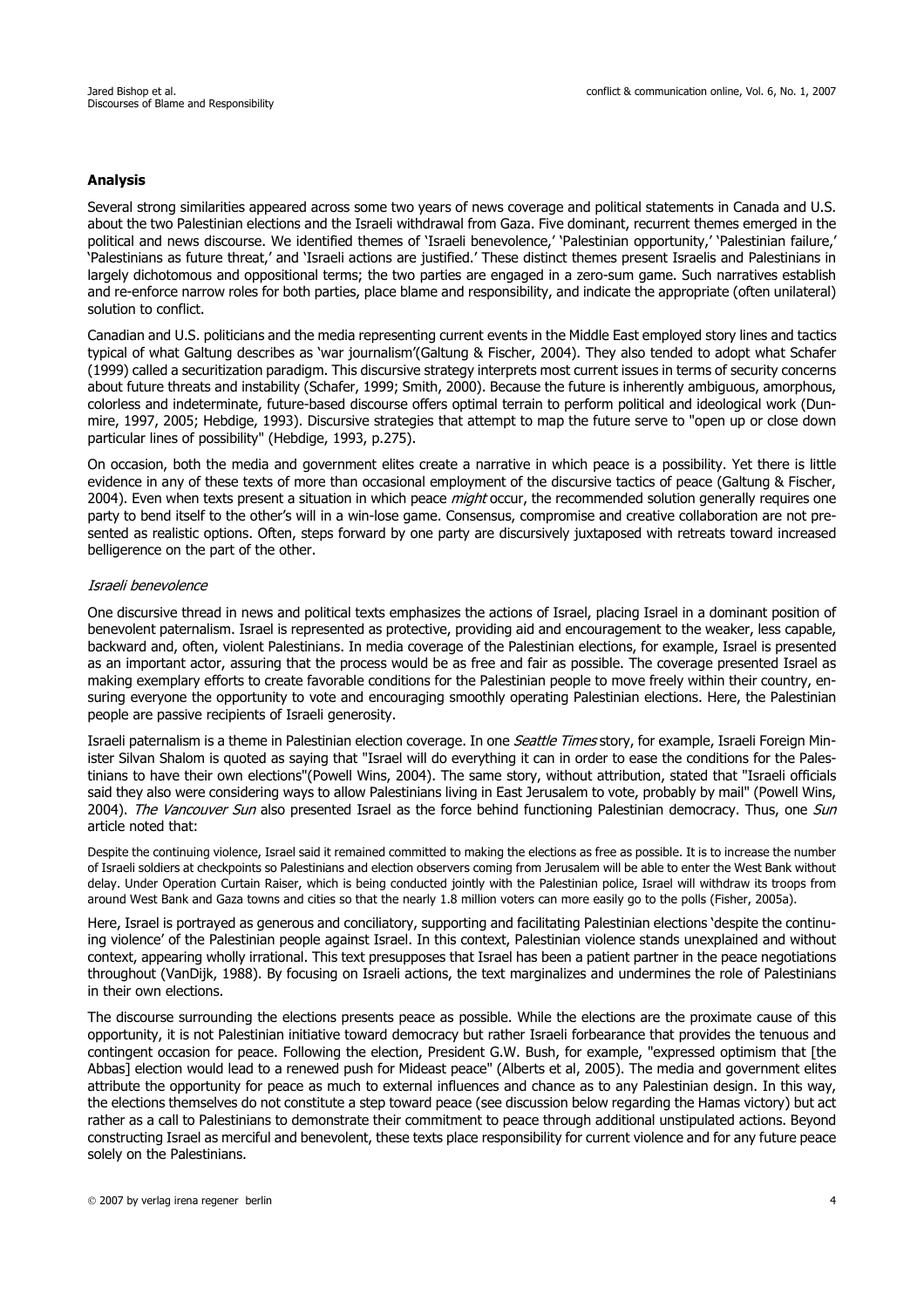On rare occasions, this dominant discourse was challenged. Thus, two months after the Palestinian election of Mahmoud Abbas, a public statement by Canadian Foreign Affairs Minister Pierre Pettigrew portrayed a different Israel. He expressed Canada's disappointment with government-sanctioned Israeli settlements in the West Bank and called the building "inconsistent with international law" and "out of step" with Israeli/Palestinian cooperation (Pettigrew, 2005).

## Palestinian opportunity

If Israelis are represented as cultivating the conditions for peace in the Middle East, then Palestinians are expected to take advantage of those opportunities and actually achieve peace. According to U.S. and Canadian media and political elites, the most recent opportunities for peace arose with the death of Yasser Arafat on November 11, 2004, and its associated presidential election and Israeli withdrawal from Gaza in August 2005. Thus, Arafat's death was not the loss of a beloved, if quixotic, Palestinian leader, but the precipitating event essential to renewing the peace process. In its coverage of the Palestinian presidential election, *The Seattle Times* quoted Ariel Sharon as saying "an opportunity has presented itself" in the region; Arafat's death prompted a new Israeli attitude that peace could be achieved (Powell Wins, 2004).

Government leaders in the United States, Canada, Israel, and other Western nations greeted the Palestinian election of President Mahmoud Abbas with a sense of optimism. The Prime Minister of Canada at the time, Paul Martin, called the election "a pivotal time in the Middle East. Canada joins the rest of the international community in urging Palestinians and Israelis to seize this moment and this momentum to work towards a comprehensive and lasting peace" (Alberts et al, 2005). Martin (Feb. 8, 2005) said the election marked "the beginning of a new era" in Israeli/Palestinian relations and an opportunity for increased Canadian "partnering" with the Palestinian government (Sept. 15, 2005).

The Sun coverage of the Israeli withdrawal from Gaza demonstrated the tendency for news media to represent peace as an opportunity awaiting Palestinian cooperation. In one example of unattributed text, The Sun reported that President Bush had "offered Palestinians an olive branch, stating that if they proved their commitment for peace by fighting terrorist organizations, Israel was ready to talk" (Fisher, 2005d). Throughout The Sun's Gaza coverage, peace hinges on correct behavior by recalcitrant Palestinians. For example, "the removal of Jewish settlers and Israeli forces from Gaza [is] a chance for Palestinian militants there to behave more reasonably" (Fisher, 2005c). As in the election coverage, selfless Israeli actions create occasions for Palestinians to seize opportunities for peace. Even in this context of Israeli occupation, Palestinians are defined as militants, Israelis as benevolent. Israeli withdrawal is not a righting of wrongs but a sacrifice intended to prompt Palestinians to move toward peace. Moreover, the placement of responsibility upon the Palestinians suggests their ultimate blameworthiness.

This same discourse appeared in comments and coverage following the death of Palestinian President Yasser Arafat. Here President Bush is represented as pushing both the Palestinian people and their elected leader to "commit[] to democracy and … stamp out corruption and terrorism." The improbability of such an outcome is indicated by Bush's statement that "the election *must*" establish the correct leadership and that "the U.S. would hold the new leader's 'feet to the fire' to ensure democracy and free elections prevailed" (Jones, 2004). The U.S. president believes Palestinians will squander this opportunity for peace unless pressured. The text asserts the paradoxical contention that an open, democratic election must arrive at a predetermined outcome aligned with U.S. interests (Tomlin et al, 1997). The threatening and ominous tone of the Bush pronouncement underlines the suggestion that the U.S. may become more directly involved to force correct Palestinian elections.

In this discourse, Palestinian actions can contribute to a regional peace only through an election that achieves the goals identified by Israel and the United States. Opportunities for peace are borne out of conciliation and tragic circumstance, not Palestinian commitment or resolve; they demarcate the centrality of Israeli and Western moves in this process. Media and elites assert that the Israeli/Western powers have dissolved the impediments for peace in the region, and the onus rests solely with the Palestinians. This focus on Palestinian behavior, embedded within this discourse and essential to the newspaper and elite accounts, takes a dramatic turn following Hamas' January 2006 electoral victories.

Two examples stand out in their reiteration of concern that this opportunity for peace is likely to, but should not, be squandered through Palestinian dereliction or malevolence. First, immediately following the vote, U.S. Secretary of State Condoleeza Rice expressed the contingent nature of U.S. support for the Palestinian elections. She said, "The Palestinian people have *apparently* voted for change, but we believe that their aspirations for peace and a peaceful life remain unchanged" (Rice, 2006b). According to Rice, "the positive" aspect of the election was "that the Palestinian people went to the polls in large numbers; they voted and they voted peacefully" (Rice, 2006c). The presupposed negatives, then, are that Palestinians are violent and will not vote, and when they do, they will elect someone the U.S. considers unacceptable and unlikely to fulfill "the obligations of a Palestinian government."

Canadian officials echoed the U.S. position. Canadian Foreign Affairs Minister Peter MacKay (2006) withdrew from Canada's "full support" of the Palestinian government to a policy of critical review of "all funding," including "humanitarian aid," in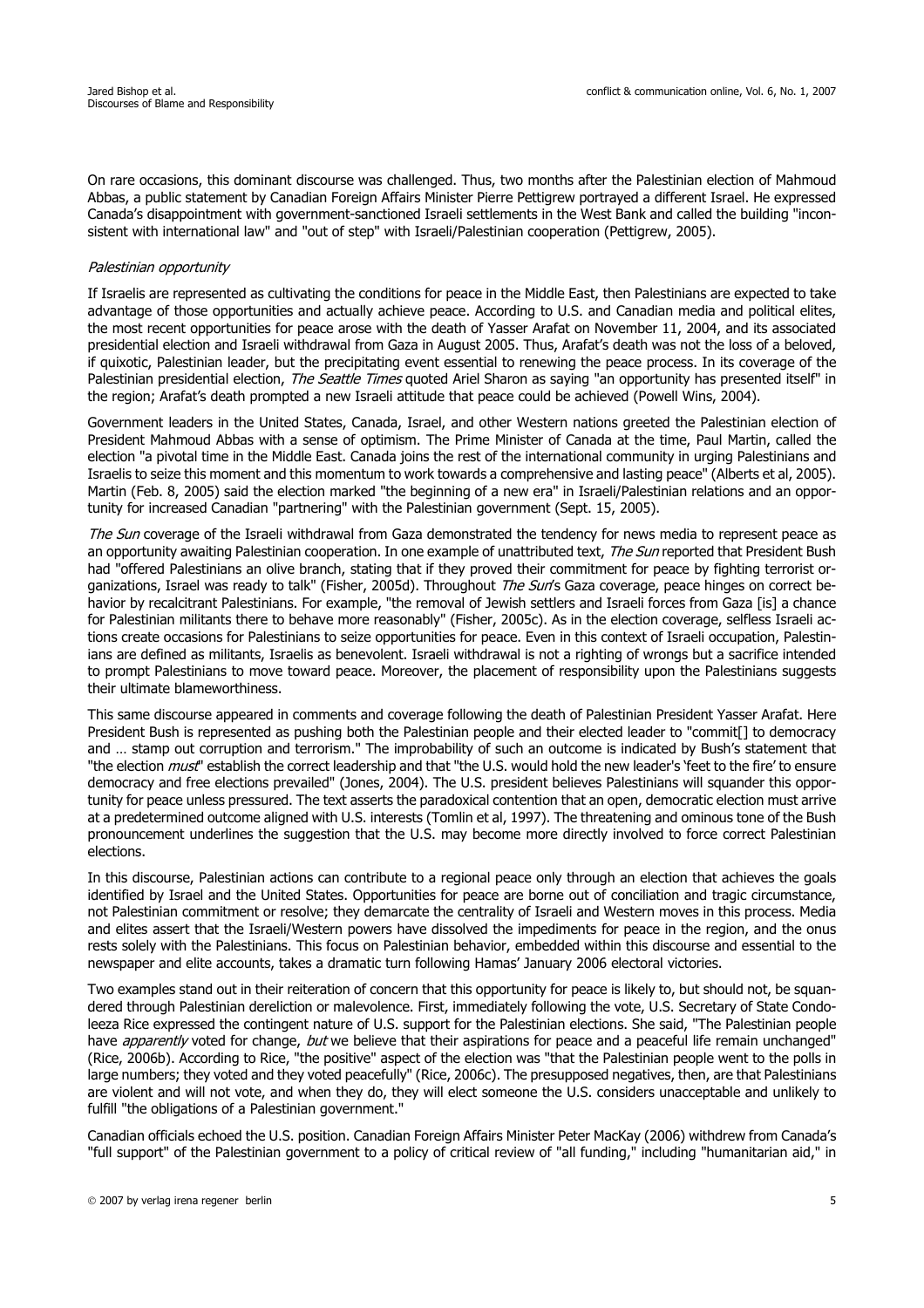light of "the statements and actions of a new government." Similarly, newly elected Canadian Prime Minister Stephen Harper (2006) said "future assistance to any new Palestinian government will be reviewed … on an ongoing basis."

Media texts and political statements in both Canada and the United States consistently established Palestinians as solely responsible for peace. The texts give little suggestion of the hope of such an outcome, undermining the opportunity for peace by consistently representing the Palestinians as likely to fail to seize this potential.

#### Palestinian failure

The discursive blaming of Palestinians for regional violence and the failure to achieve peace is most pronounced with respect to the coverage of the Israeli withdrawal from Gaza and Hamas's 2006 parliamentary election victory. The characterization of the radical, belligerent Palestinian is pervasive even in situations where Israeli and Western positions support Palestinian peace initiatives. Thus, when Israel withdraws from contested ground, Palestinians spurn the opportunity for peace and respond with violence. For example, one *Vancouver Sun* story reported that:

Despite the [Israeli] government's decision [to withdraw], or perhaps because of it, there has been a steady increase in the number of Palestinian attacks in and from Gaza in recent weeks. Radical Palestinian groups jockeying for power have claimed their attacks have "forced" Israel to leave Gaza. This has in turn given ammunition to those Israelis who oppose the withdrawal, who insist Sharon's fragile coalition government is giving in to terrorists. (Fisher, 2004a)

This texts suggests that unnamed "radical Palestinians" are unconvinced by Israeli government concessions and believe Israel was "'forced' … to leave Gaza" because of increased Palestinian attacks.

The Israeli withdrawal from Gaza is constructed as an act of peace returned with Palestinian violence. Radical Palestinian groups strategically employ Israeli acts of peace to justify violence and disavow Israeli victimization (Cohen, 2001). Palestinian violence is isolated and without context; it is fundamentally misdirected, purposeless. The Sun represents Palestinians as an irrational, unruly mob, turning guns against themselves as well, with "violent power struggles playing out in the streets of Gaza among militant groups, gangs and security forces vying to come out on top after the withdrawal" (Nessman, 2004b). This positioning of Palestinian violence provides Israelis with political and rhetorical resources to challenge conciliatory policies that give ground to the enemy.

In contrast to discourses of Palestinian strategic malevolence, Israeli hard-line responses to the Hamas victory are depicted as logical and neutral, the natural response to Palestinian action not an independent escalation of belligerence. During its coverage of the parliamentary election, for example, The Times reported that:

Hamas' victory virtually ruled out a resumption of stalled peace efforts, and could push Israel to take further unilateral moves to set its permanent borders, after last year's Gaza pullout.

In Israel, the Hamas victory is almost certain to give a boost in March elections to Benjamin Netanyahu, leader of the hard-line conservative Likud bloc and an opponent of Israel's withdrawal from the Gaza Strip.

"The right wing in Israel will be the clear beneficiaries of these [Palestinian] elections," said David Makovsky, director of the Middle East peace project at the Washington Institute for Near East Policy. He predicted Netanyahu would launch a new campaign blaming the rise of Hamas on the decision by Sharon to withdraw from Gaza (Hamas Win, 2006).

Palestinians are constructed as acting against their own best interests and the interests of peace. The Israelis simply respond reasonably to the Palestinians' election of the 'wrong' party.

Texts describing Hamas's electoral gains slight context to depict monochromatic Palestinian behavior and forecast nearcertain conflict. This coverage often alludes to and contrasts recent prospects for peace with a near-certain violent future. One vivid example points to "six months ago, [when] there was optimism" and violence had "dropped nearly to zero … 'People felt we were getting into a new era and they would prosper,' [economic consultant Ali] Badwan says. 'But all of a sudden it crumbled like a sand castle on a beach'" (Murphy, 2006).

This metaphor suggests a wave of intemperate Palestinian votes crushing the fragile sandcastle of hope. The representation of violence as a natural and inevitable phenomenon ultimately destroys delicate prospects for peace (Galtung, & Fischer, 2004; Lynch & McGoldrick, 2005). The Seattle Times used another violent image to represent the Hamas victory; it sent a "shock wave throughout the Middle East on Thursday as Israeli and Arab leaders indicated that prospects for peace talks were bleak" (Hamas Win, 2006). Here the wave follows an explosive force, obliterating peace prospects and catapulting the region toward hopelessness. These waves of disappointment and failure recur throughout the discourses, consistently repressing anything but a hopeless future.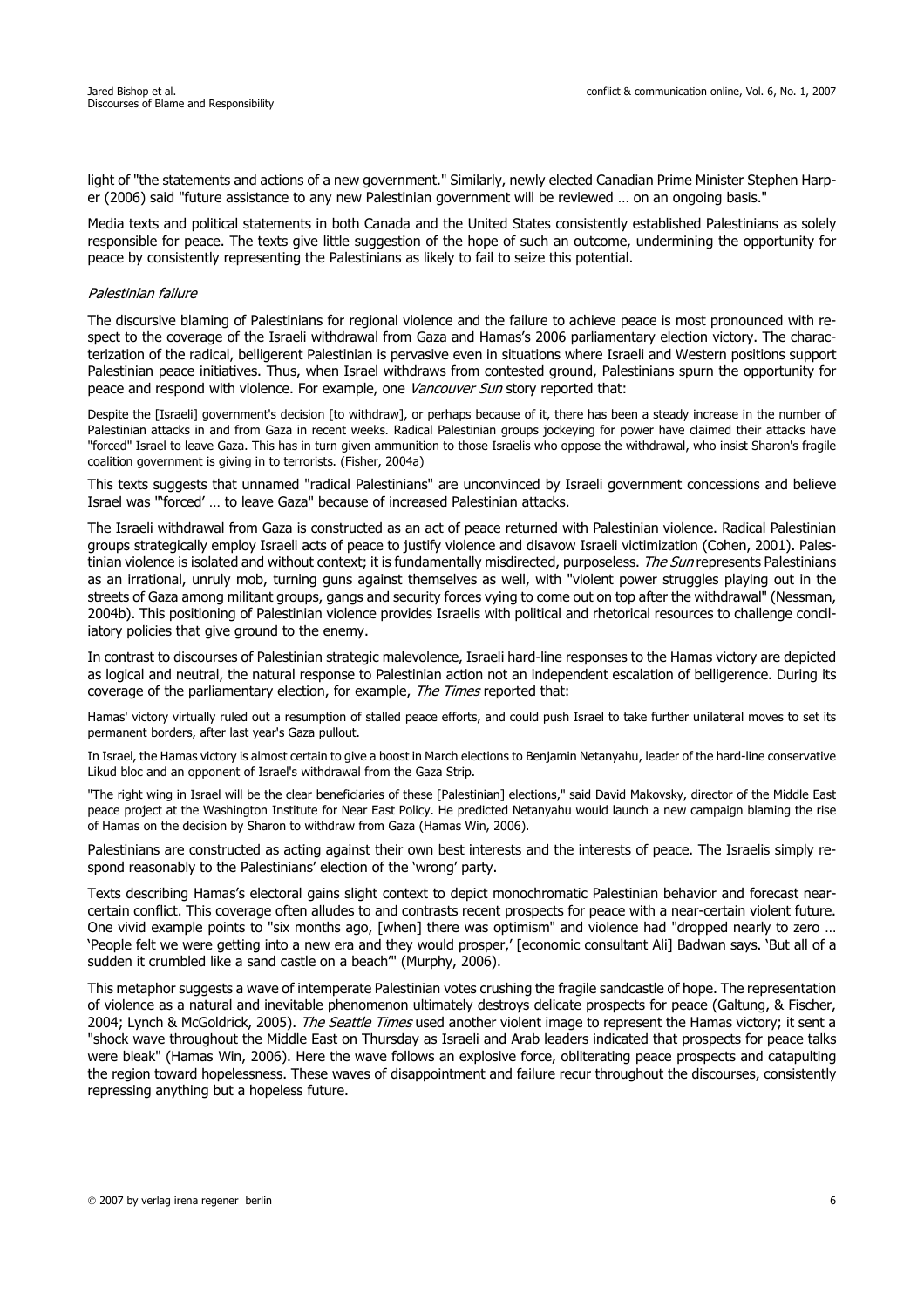# Palestinians as a Future Threat

Representations of Palestinians as a future threat pervade media and government elite discourses surrounding three significant potential steps toward peace—two democratic elections and withdrawal from contested territory. Reliance on securitization discourse contributes significantly to the overall representation of conflict in the region, emphasizing the problematization of the Palestinians, extending it into the future, and generalizing it beyond particulars. The discourse of threat casts the Palestinian/Israeli conflict as a "Palestinian" problem that projects a threat into the future. Characterizations of Palestinians as a future threat become salient within the context of prior Palestinian failures.

The representation of a Palestinian threat "functions in multiple ways to construe a particular version of future reality" (Dunmire, 2005, p. 481). Such representations can be found in coverage by The Vancouver Sun and The Seattle Times of the Gaza withdrawal and the Palestinian elections. Discursive strategies define a future reality to privilege a specific version of the present that reinforces Palestinians as the problem (Hebdige, 1993; Dunmire, 2005).

Coverage of the Israeli withdrawal from Gaza represents the withdrawal as a highly politically contested Israeli policy. The securitization discourse in these representations simultaneously articulates the Palestinians as a future threat and questions the wisdom of the withdrawal. The withdrawal is represented as the precondition for the emergence of an elevated Palestinian threat. The Sun reported inchoate "concern that Islamic militant opposition groups could try to seize power if Israel pulls out of the Gaza Strip" (Nessman, 2004a). Similarly, The Seattle Times stated in unattributed text that "weapons flowing through the tunnels are now being used …to arm a future Hamas force that may try to take over the Gaza Strip" (Prusher, 2004). The Sun also repeatedly employed the term "chaos" to signify Palestinian infighting. One headline in The Sun reported, "chaos among rival factions feared if Israel does withdraw from Strip" (Barzak, 2004).

Coverage during the Palestinian elections provides additional examples of Palestinians as future threat. The Vancouver Sun reported that "two of Abbas's bodyguards were killed during about five minutes of wild shooting, which provided a dark hint of what may lie ahead during a campaign that many have predicted will be plagued by violence" (Fisher 2004b, emphasis added). Hamas often functions as a primary signifier of the Palestinian threat even if the party's political bid is unsuccessful and even when violence does not occur. For example, The Seattle Times reported that "even if support for Hamas is weaker, the group could undermine Arafat's successor" (Nissenbaum, 2004a). The Vancouver Sun coverage reported that

although there has been very little of the Palestinian-on-Palestinian violence that had been predicted, Hamas has demonstrated that it can undermine Abba's leadership any time it wants by sharply increasing the number of mortar and rocket attacks on Israeli troops and Jewish settlements" (Fisher, 2005a).

The pervasive future Palestinian threat provides discursive resources to justify pre-emptive Israeli military interventions to prevent harm to Israeli civilians. The threatening future serves to legitimize Israeli actions and undermine Palestinian claims of victimization. As Dunmire (2005) suggests, "this projection of the future represents an eventual or potential reality that functions in the present as a rationale for a more immediate course of action" (p. 484).

#### Israel's Actions are Justified

Justification of Israel's violent actions comes not only from previously stated claims of victimization and pre-emption. The justification also arises from a culture that negatively portrays the Palestinian perspective and marginalizes Palestinian voices. Such media representations support increasingly aggressive action by the Israeli government and people, against the Palestinians.

In one dramatic example, a *Vancouver Sun* story quoted Ariel Sharon, who said Arafat's "ideological basis was the murder of Jews and the destruction of Israel" (Edwards & Alberts, 2004). Another Sun reported that Hamas, which Canada and some other western countries branded a terrorist organization, had quickly announced an intention to avenge the deaths (Fisher, 2005e).

In a Seattle Times story, Benjamin Netanyahu invoked images of September 11<sup>th</sup> to link terrorism in the United States to the political struggles between Israel and Palestine. The story elaborated a bleak future reality: "'The state of Hamastan is being created before our eyes,' Netanyahu said, 'a satellite of Iran in the image of the Taliban.'" (Hamas Win, 2006).

The quote aligns Israel and the United States against an Arab/Muslim wave of terror. The Times not only presents this perspective but gives it prominence and credibility through direct quotation of Israeli elites early in stories, and through the application of noble and legitimating qualifiers to Israeli political actors. In contrast, no legitimating qualifications are applied to representatives of Hamas or the Palestinian territories when they are included in the discourse. Rather, The Times discredits Palestinian actors by challenging or denigrating their position or their motivations (see Fisher, 2006d; Hamas' Apparent, 2006; Hamas Win, 2006). This contributes to a representation of Palestinian elections as a step toward greater strife and terrorism.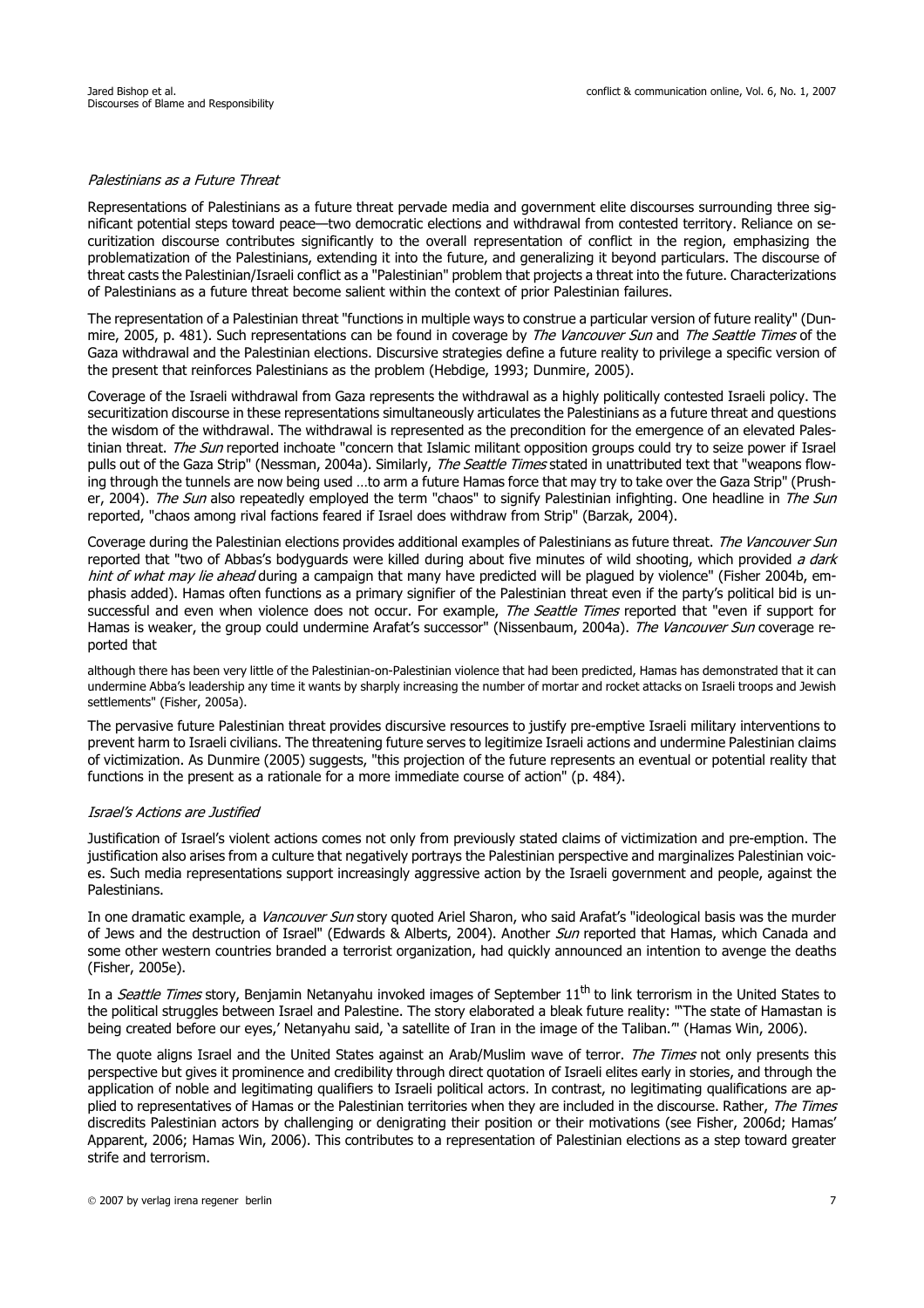However well Hamas actually fared in the elections, a strong showing of the radical Islamic party – which calls for the destruction of Israel – is represented as a seismic shift in Palestinian politics and a stiff challenge for the Jewish state, Canada, the United States and the European Union. As Carroll (2005) showed, certain political situations help frame the information around us. Similarly, Steuter (1990) demonstrated the tendency of the press to reiterate the dominant governmental protocol.

While Israeli Army Radio quoted Defense Minister Shaul Mofaz to establish that Israel had not yet decided what its response to the dramatic Palestinian election results would be, *The New York Times* quoted Israel's acting prime minister, Ehud Olmert, saying, "I will not negotiate with a government that does not meet its most basic obligations – to fight terrorism." (Fisher, 2006b)

But Olmert, who was campaigning for Israel's own election, was quoted in the media as saying that Israel was very willing to assist the Palestinian Authority if it met its commitments to disarm terrorists. This same coverage portrayed Israel and the West as being in a quandary over what to do with democratically elected deputies from Hamas, which boasted scores of bloody terrorist attacks and refused to renounce violence (Fisher, 2006b).

These examples demonstrate the characterization that the Palestinians have brought violence and retribution upon themselves. This type of characterization comes not only from the Israeli people or Israeli government but echoes through the media and elite discourse in the U.S., Canada and the West.

'Our views on Hamas are very clear,' White House spokesman Scott McClellan told reporters. 'We do not deal with Hamas. Hamas is a terrorist organization. Under current circumstances I don't see any change in that.'

State Department spokesman Sean McCormack said a western demand that Hamas be excluded from the cabinet unless it renounces violence, disarms and accepts Israel's right to exist was still 'operative' (Fisher, 2006b).

These characterizations of Palestinians recurrently justified specific Israeli acts of conflict. Thus, the Vancouver Sun reported: "The war on terror is not over, and will take place every day and in every place. It is the natural right of the Jewish nation, as it is the right of any peoples, to hunt down those who wish to exterminate them" (Edwards & Alberts, 2004).

Israel justified its refusal to transfer taxes and duties legally owed to the Palestinian Authority because "Olmert said his government could not tolerate 'a situation in which money transferred by the government of Israel will somehow end up in the control of murderous elements'" (Fisher, 2006c).

These examples characterize the Palestinian people and their acts in ways that limit Israeli responses to continued violence. These texts project an almost singular duty upon Israelis to fight Palestinian initiatives, especially those that condone terror and violence. In this context, conflict seems endless and peace impossible.

Lazar and Lazar (2004) noted the power of such justifications to perpetuate acts of terror, violence and conflict between two countries. Hallin (1986) would argue that such media coverage reflects the domestic government ideology of both the U.S. and Canada. Liebes (1992) also found that media supports distant violence that benefits the domestic government.

# **Conclusion**

Through this research, we entered the debate about the relationships and differences between the United States and Canada and their media. In line with Ismael and Measor (2003), our findings show that discourses of the two nations represented the Palestinians and the Israelis in similar ways. This finding requires neither that the two countries share the same culture nor that each nation-state has a unitary and homogenous culture. Rather, our assertion is both more limited and more complex. We argue that, as the old adage holds, the exceptions prove the rule; much-touted differences between the Canadian and American cultures mask a deep and abiding shared set of values and assumptions about the West, about the Other, and about the role of these two North American allies in the world. We find, like Carroll (2005), that it is "political and social circumstances [that] shape the ways in which knowledge is created and received" (p. 9/10) and disseminated through the media.

The overriding narrative consistent in the elite discourse and the two papers throughout the various events ascribes legitimacy to Israeli actions while simultaneously de-legitimizing Palestinian moves within the framework of creating peace. Both papers and government officials represented the Israeli/Palestinian conflict as resolvable through reasonable Palestinian action. Discourses consistently established that the Israelis were doing everything they could to move the peace process forward. The onus rested upon the Palestinians to make the next move. Instead of moving forward and creating progress toward peace, however, the Palestinians were represented consistently as making poor decisions that squandered opportunities derailed the peace process and undermined their own interests. Failure to seize opportunities for peace constituted Palestinians as a future threat and justified Israeli "preemptive" aggression.

The discursive characterizations are by no means uniform or systematically homogeneous. The degree to which represen-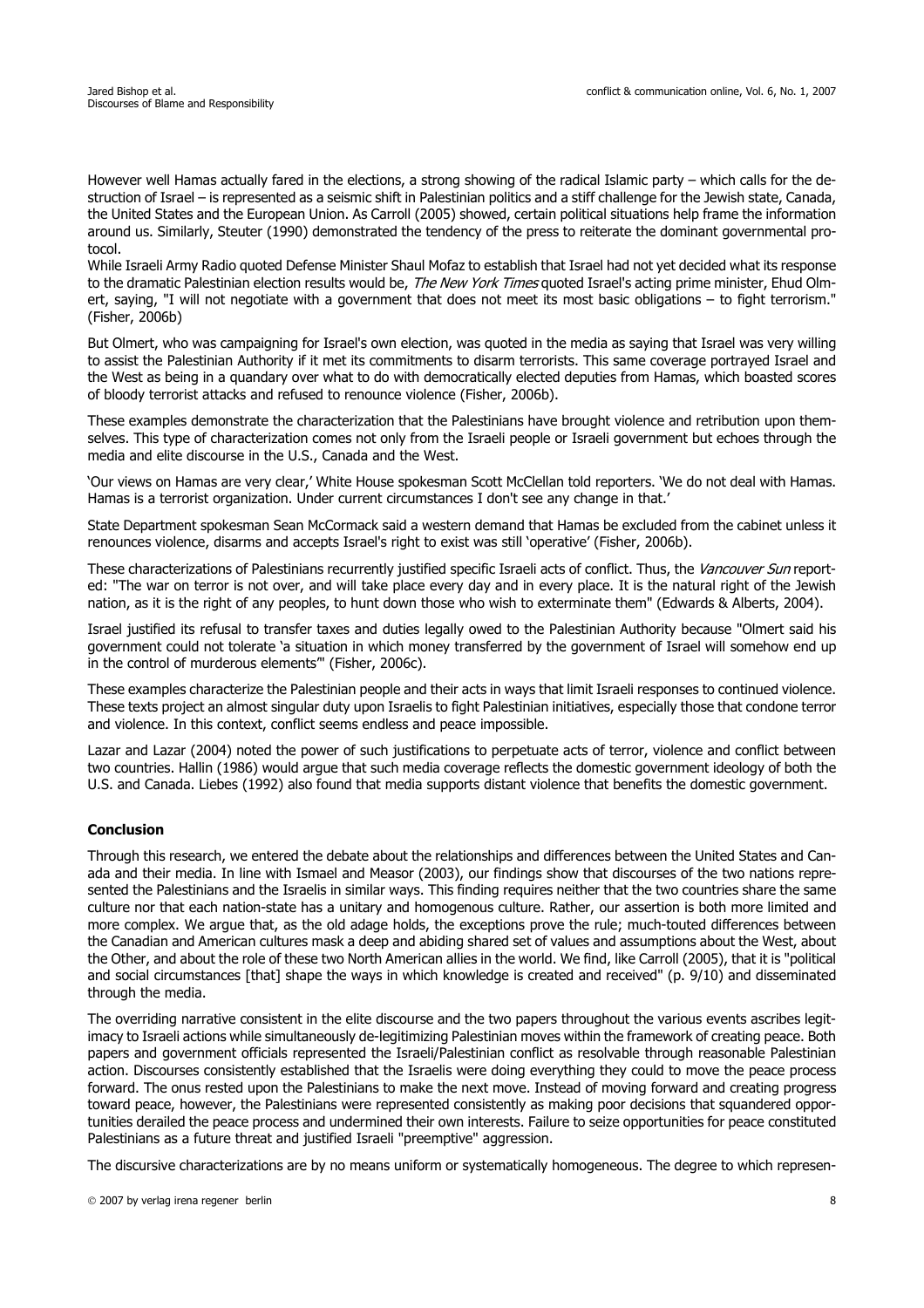tations emphasized or increased the stridency and dualism within the overriding narrative differs among the two newspapers and the government elites. For example, The Vancouver Sun is more insistent and consistent than The Seattle Times in its evocation of these discourses.

Nonetheless, this study identifies a strongly consistent set of discourses across three political events, in two different papers, and in the discourse of political elites in both countries that challenges asserted fundamental cultural differences between Canada and the United States. This conclusion is limited by the relatively narrow scope of this study. Future research to explore these issues in greater detail and breadth will permit richer elaboration of potentially significant deviations from the overriding narrative and might reflect and constitute differences in the cultures of the Canada and the United States, their governments, and their newspapers.

#### Data sources

Alberts, S., Fisher, M., & McCabe, A. (2005, January 11). Bush invites Palestinian president. The Vancouver Sun, pp. A9. Barzak, I. (2004, March 10). Gaza deal needed now, sheik says. The Vancouver Sun, pp. A12. Edwards, S. & Alberts S. (2004, March 23). Sharon brushes aside criticism of Yassin killing. The Vancouver Sun, pp. A1. Fisher, M. (2004a, September 24). Gaza attack puts Sharon on defensive. The Vancouver Sun, pp. A18. Fisher, M. (2004b, November15). Deadly gun battle disrupts mourning. The Vancouver Sun, pp. A5. Fisher, M. (2005a, January 8). Getting elected will be the easy part for Abbas. The Vancouver Sun, pp. A16. Fisher, M (2005b, Januray 10). Palestinians give Abbas a decisive mandate for peace talks The Vancouver Sun, pp. A1. Fisher, M. (2005c, August 6). The other conflict in Gaza. The Vancouver Sun, pp. C2. Fisher, M. (2005d, August 16). Sharon appeals for unity. The Vancouver Sun, pp. A7. Fisher, M. & Heinrich, J. (2005, August 18). Anguish, anger in Gaza as Israelit troops begin evicting settlers. The Vancouver Sun, pp. A7. Fisher, M. (2006a, January 31). Hamas wants aid to keep flowing. The Vancouver Sun, pp. A7. Fisher, M. (2006b, January 26). Hamas near the top in Palestinian election. The Vancouver Sun, pp. A13. Fisher, M. (2006c, January 27). Hamas victory rocks Mideast. The Vancouver Sun, pp. A1. Hamas' apparent win in Palestinian elections poses dilemma for U.S. (2006, January 26). The Seattle Times, pp. A1. Hamas win shocks parties in Mideast even Hamas (2006, January 27). The Seattle Times, pp. A1. Israel says all Hamas leaders are targets (2004, March 24). The Seattle Times, pp. A1. Jones, G. (2004, November 13). Bush, Blair promise action on Middle East. The Vancouver Sun, pp. A14. Murphy, J. (2006, March 12). Palestinians struggle without paychecks. The Seattle Times, pp A19. Nessman, R. (2004a, March 3). Rival group suspected in killing of Arafat advisor. The Vancouver Sun, pp. A10. Nessman, R. (2004b, March 9). Gaza pullout a deadly game of one-upmanship. The Vancouver Sun, pp. A8. Nissenbaum, D. (2004a, December 22) New role sought as winds shift for Palestinians. The Seattle Times, pp. A3. Nissenbaum, D. (2004b, December 25). Arafat's political heirs prevail in local voting. The Seattle Times, pp. A11. Powell wins Israeli pledge on elections for Palestinians. (2004, November 23). The Seattle Times, pp. A8. Prusher, I. (2004, May 19). Israeli army pounds Gaza Strip. The Seattle Times, pp. A6. Rice, C. (2006a, January 11). http://www.state.gov/ Rice, C. (2006b, January 26)). http://www.state.gov/

Rice, C. (2006c, January, 30). http://www.state.gov/

Rice, C. (2006d, February 14). http://www.state.gov/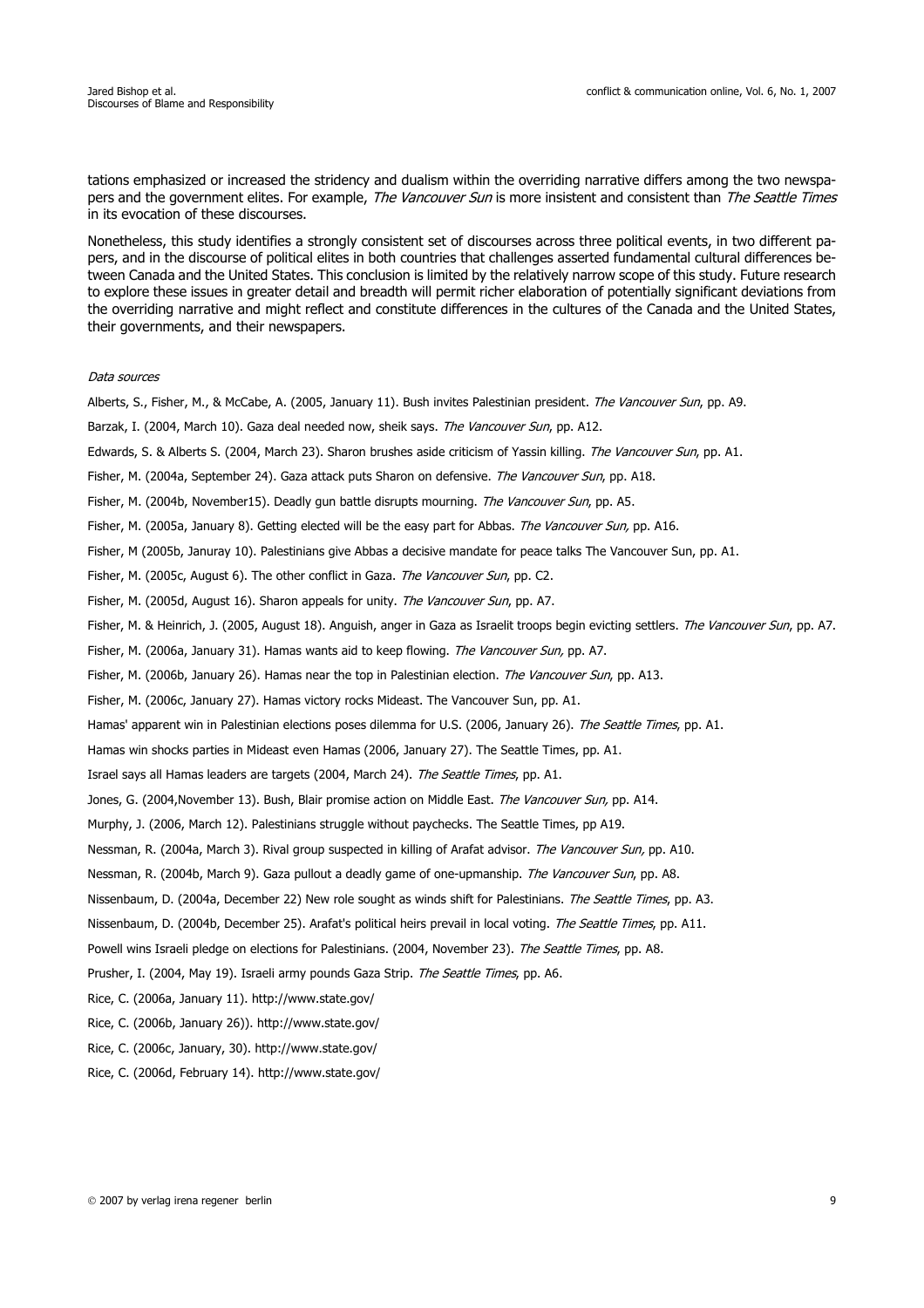References

- Abu-Lughod, L. (1991). Writing against culture. In R.F. Fox (Ed.), Recapturing Anthropology: Working in the present (pp. 137-162). Santa Fe, New Mexico: School of American Research Press.
- Altheide, David L. (1987). Format and Symbols in TV Coverage of Terrorism in the United States and Great Britain, International Studies Quarterly, 31:2, 161-176.
- Angus, I. & Cook, P.G.. (1984). The media, Cold War and the disarmament movement: Reflections on the Canadian Situation (Working paper 84-3) Waterloo, Ontario: Project Ploughshares. Cited in Hackett, R. A. (1991). News and Dissent, The Press and the Politics of Peace in Canada. Norwood, NJ: Ablex.
- Ashley, L., & Olson, B. (1998). Constructing reality: Print media's framing of the women's movement, 1966 to 1986. Journalism & Mass Communication Quarterly, 75(2, Summer), 263-277.
- Baer, D., Grabb, E., & Johnston, W.A. (1990). The values of Canadians and Americans: A critical analysis and reassessment, Social Forces, 68:3, 693-713.
- Barth, F. (1969). Ethnic Groups and Boundaries. Oslo: Norwegian University Press.
- Barthes, R. (1977). The Rhetoric of the Image, in S. Heath (trans.), Image, Music, Text. New York: Hill and Wang.
- Becker, K. (1995). Media and the ritual process, Media, Culture & Society, 17:4, 629.
- Benhabib, S. (1996). 'The Democratic Moment and the Problem of Difference', in S. Benhabib (ed.) Democracy and difference: Contesting the boundaries of the political (pp.3-18). New Jersey: Princeton University Press.
- Bennett, W.L. (1983). News: The politics of illusion (3<sup>rd</sup> ed.). New York: Longman Publishers.
- Bloom, W. (1990). Personal Identity, National Identity and International Relations. Cambridge: Cambridge University Press.
- Brody, Richard A. (1994). Crisis, war, and public opinion: The media and public support for the president. In W. Lance Bennet and David L. Paletz, eds., Taken by storm: The media, public opinion, and U.S. foreign policy in the Gulf War. Chicago: University of Chicago Press, 210-227.
- Brody, Richard A. & Shapiro, Catherine R. (1989). Policy failure and public support: The Iran-Contra affair and public assessment of President Reagan, Political Behavior 11, 353-369.
- Carroll, Michal P. (2005). Who owns democracy? Explaining the long-running debate over Canadian/American value differences, The Canadian Review of Sociology and Anthropology, 42:3, 267-80.
- Cohen, S. (2001). States of denial: knowing about atrocities and suffering. Boston: Polity Press.
- Connelly, Joel. (Nov. 22, 2004). In The Northwest: U.S.-Canadian relations troubled by many gremlins, Seattle Post Intelligencer.
- Connor, W. (1978). 'A nation is a nation, is a state, is an ethnic group, is a ...' Ethnic and Racial Studies, 1(4), 377-400.
- Domke, D. (1997). Journalists, framing, and discourse about race relations. Journalism & Mass Communication Monographs, 164, 5-55.
- Donsbach, W. (2004). Psychology of news decisions: Factors behind journalists' professional behavior, Journalism, 5:2, 131-157.
- Dowler, K. (2004). Comparing American and Canadian local television crime stories: A content analysis, Canadian Journal of Criminology and Criminal Justice, 46:5, 573-97.
- Duff-Brown, Beth. (Jan. 25, 2006). Will U.S.-Canada relations thaw? Chicago Sun-Times.
- Dunmire, P.L. (1997). Naturalizing the Future in Factual Discourse: A Critical Linguistic Analysis of a Projected Event. Written Communication, 14(2), 221-264.
- Dunmire, P.L. (2005). Preempting the future rhetoric and ideology of the future in political discourse. Discourse & Society, 16(4), 481-513.
- Dunn, R. (1998). *Identity crisis: A social critique of post-modernity*. Minneapolis: University of Minnesota.

The Americas: Duopoly, (April 28, 2001). The Economist, 359:8219, 38.

- Edwards, G.C. III, & Swenson, T. (1997). Who rallies? The anatomy of rally event. Journal of Politics, 59:1, 200-212.
- Entman, Robert M. (1993). Framing: towards clarification of a fractured paradigm, Journal of Communication, 43:4, 51-58.
- Entman, R.M. (2004). Projections of Power: Framing News, Public Opinion, & U.S. Foreign Policy. Chicago: Univ. of Chicago Press.
- Fay, Brian. (1996). Contemporary philosophy of social science: A multicultural approach, pp. 55-60. Oxford: Blackwell.

Ferguson (1993). xxx

Galtung, J. & Fischer, D. (2004). How war coverage prolongs conflict, Transcend.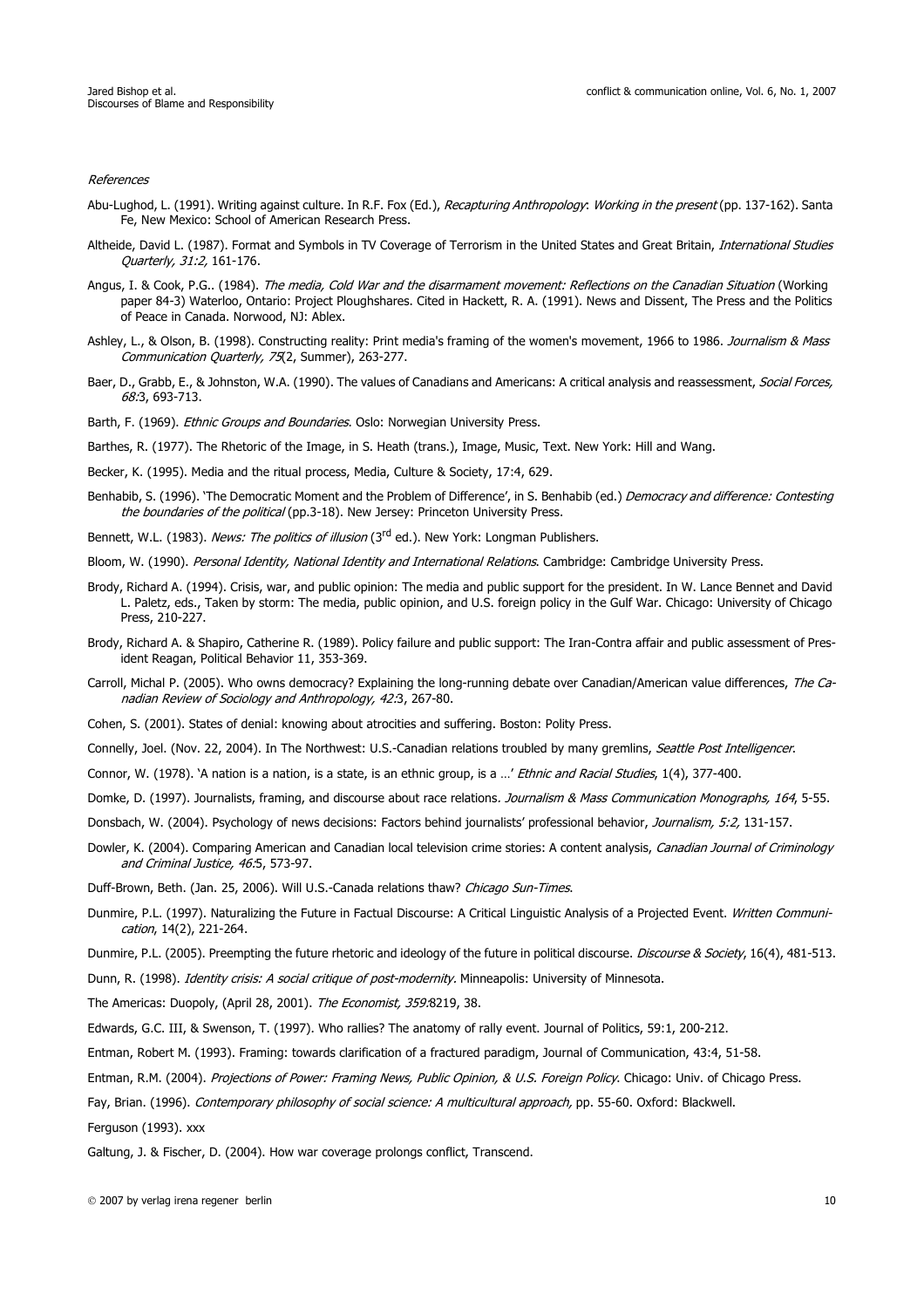- Gamson, W. A., David Croteau, W. Hoynes & Theodore Sasson. (1992). Media and Social Construction of Reality, Annual Review of Sociology, 18, 373-393.
- Gamson, W. A., & Lasch, K. E. (1983). The political culture of social welfare policy. In S. E. Spiro & E. Yuchtman-Yaar (ed.), Evaluating the welfare state: Social and political perspectives (pp. 397-415). New York: Academic Press.
- Gamson, W. A. & Andre Modigliani. (1989). Media Discourse and Public Opinion on Nuclear Power: A Constructionist Approach, The American Journal of Sociology, 95:1, 1-37.
- Gans, H. J. (1979). Deciding what's news: A study of CBS Evening News, NBC Nightly News, Newsweek and Time. New York: Pantheon.
- Geertz, C. (1963). 'The integrative revolution: primordial sentiments and civil politics in the new states', in C. Geertz (Ed.), Old Societies and New States: The Quest for Modernity in Asia and Africa. New York: Free Press.

Gitlin, T. (1980). The Whole World is Watching: Mass Media in the Making and Unmaking of the New Left. Berkeley: Univ. of Calif. Press.

- Goffman, E. (1974). Frame analysis: An essay on the organization of experience. Boston: Northeastern University Press.
- Goldfarb, M. (2001). All journalism is local: Reporting on the Middle East, How the U.S. and European media cover the same events differently. Press/Politics 6:3, 110-115.
- Grabb, E., Curtis, J., & Baer, D. (2000). Defining moments and recurring myths: Comparing Canadians and Americans after the American Revolution, The Canadian Review of Sociology and Anthropology, 37:4, 373-420.
- Gurevitch, M., & Levy, M.R. (Eds.). (1985). Mass Communication Review Yearbook 5. Beverly Hills, Calif.: SAGE.
- Hackett, Robert A. (1991). News and Dissent, The Press and the Politics of Peace in Canada. Norwood, NJ: Ablex.
- Hackett, R. and Zhao, Y. (eds.) (with Johan Galtung). (2005). Democratizing Global Media: One World Many Struggles, Boulder CO: Rowman and Littlefield.
- Hall, S. et al. (eds.) (1980). Culture, Media, Language. London: Hutchinson.
- Hallin, Daniel and Mancini, P. (1984) Speaking of the President: Political Structure and Representational Form in U.S. and Italian Television News, Theory and Society, 13: 6, 829-850.

Hannerz, Ulf. (1999). Reflections of varieties of culturespeak, European Journal of Cultural Studies, 2I3, 393-407.

- Hebdige, D. (1993) Training some thoughts on the future. In J. Bird, B. Curtis, T. Putnam, G. Robertson and L. Tickner (eds). *Mapping* the Futures: Local Cultures, Global Change. London: Routledge.
- Holquin, L.M. (1998). The media in modern peacemaking, Peace Review, 10:4, 639-45.
- Howard, R.R., F. van de Veen, H. Verhoeven (eds.) (2003). The power of the media: A handbook for peacebuilders.www.
- Husselbee, L.P. & Stempel, G.H. III. (1997). Contrast in U.S. media coverage of two major Canadian elections, Journalism and Mass Communoication Quarterly, 74:3, 591-601.
- Hutcheson, John S. (2003). Affirming a Nation: The Construction of U.S. National Identity during the Persian Gulf War and the War on Terrorism, Master's Thesis, Department of Communication, University of Washington.
- Ismael, T.Y. & Measor, J. (2003). Racism and the North American media following 11 September: The Canadian setting, Arab Studies Quarterly, 25:1/2, 101.
- Iyengar, Shanto. (1991). Is anyone responsible? How television frames political issues. Chicago: Univ. of Chicago Press.
- Karim, K.H. (2000). Islamic peril: Media and global violence. Montreal: Black rose Books. Year (2000 or 2004)?
- Kerbel, Matthew Robert. (1995). Remote and Controlled: Media Politics in a Cynical Age. Boulder: Westview Press.
- Kielbowicz, R.B., & Scherer, C. (1986). The role of the press in the dynamics of social movements. In Kriesberg, L. (Ed.), Research in social movements, conflicts and change, 9 (pp. 71-96). Greenwich, Conn.: Jai Press.
- Kitzinger, J. (2000). Media templates: Patterns of association and the (re)construction of meaning over time, Media, Culture & Society, 22:1, 61.
- Kuzio, T. (2001). Identity and nation-building in Ukraine: Defining the 'Other'. Ethnicities, 1(3), 343-365.
- Lasn, K. (1999). Media carta, Peace Review, 11:1, 121-125.
- Lazar, A. & Lazar, M.M. (2004). The discourse of the New World Order: 'out-casting' the double face of threat. Discourse & Society, 15(2/ 3). 223-242.
- Lee, J. (1977). Rallying around the flag: Foreign policy events and presidential popularity. Presidential Studies Quarterly, 7(3), 252-256. 97 or 77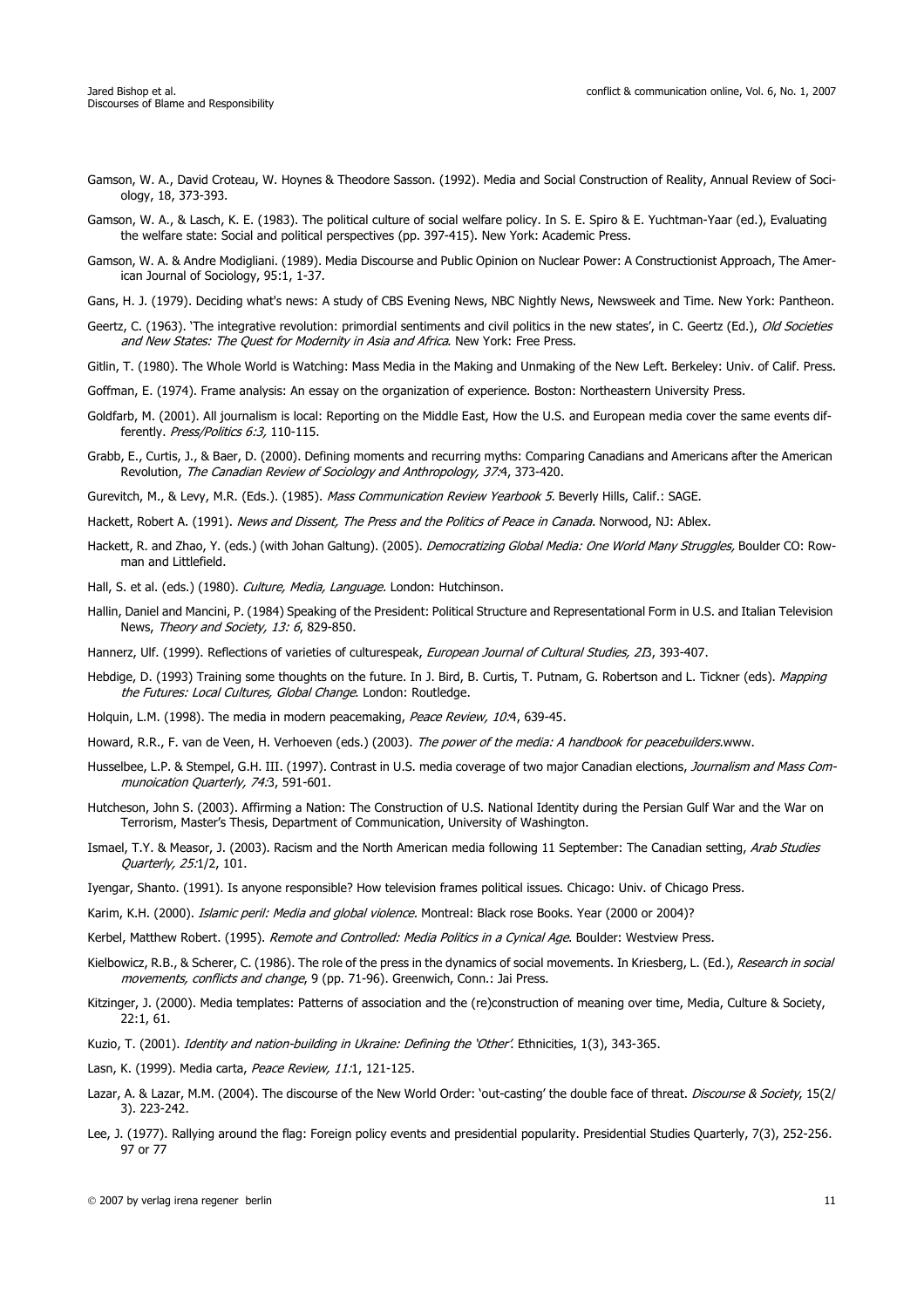- Leudar, I., Marsland, V. & Nekvapil, J. (2004). On membership categorization: 'us', 'them' and 'doing violence' in political discourse. Discourse & Society, 15(2-3), 243-266.
- Liebes, Tamar. (2000). Inside a news Item: A dispute over framing, Political Communication, 17:3, 295.
- Lipset, S.M. (1986). Historical traditions and national characteristics: A comparative analysis of Canada and the United States, Canadian Journal of Sociology, 11:2, 113-55.
- Lipset, S.M. (1990). The values of Canadians and Americans: A reply to Baer, Grab and Johnston, Social Forces, 69:1, 267-72.
- Lynch, Jake & Annabel McGoldrick. (2005). Peace Journalism. London: Hawthorn Press.
- Macarthur, J.R. (1992). Second front: Censorship and propaganda in the Gulf War. Berkeley, CA: Univ. of California Press.
- Mackuen, M. (1983). Political drama, economic conditions, and the dynamics of presidential popularity. American Journal of Political Science, 27 (2), 165-192.
- McLeod, D. M. & Hertog, J. K. (1992). The Manufacture of Public Opinion by Reporters: Informal Cues for Public Perceptions of Protest Groups, Discourse and Society, 3, 259.
- Merskin, D. (2004). The Construction of Arabs as Enemies: Post-September 11 Discourse of George W. Bush. Mass Communication & Society, 7(2), 157-175.
- Mueller, John E. (1971). Trends in popular support for the wars in Korea and Vietnam, American Political Science Review, 65, 358-375
- Neuman, W. Russel, M. R. Just & A. N. Crigler. (1992). Common Knowledge. News and the Construction of Political Meaning. Chicago: Univ. of Chicago Press.
- Nohrstedt, Stig; Kaitatzi-Whitlock, Sophia; Ottosen, Rune, et al. (2000). From the Persian Gulf to Kosovo War Journalism and Propaganda, European Journal of Communication, 15:3, 383-404.
- Ottosen, R. (1995). Enemy images and the journalistic process. Journal of Peace Research 1, 1-16.
- Paletz, D. & Entman, R. M. (1981). Media, power, politics. New York: Free Press.

Pan, Zhondang and Gerald M. Kosicki. (1993). Framing analysis: An approach to news discourse, Political Communication, 10:1, 55.

- Parenti, M. (1993). *Inventing reality: The politics of news media* (2<sup>nd</sup> ed.). New York: St. Martin's Press.
- Patterson, Thomas E. (1993). Out of Order. New York: Vintage Books.
- Reagan, Ronald. (1978) Quoted in Noriega, R.F., Remarks to Canadian/American Border Trade Alliance: Challenges and Opportunities in U.S.-Canada Relations (Sept. 14, 2004). www.state.gov/p/wha/rls/rm/36341.htm
- Rosaldo, R. (1993). Culture and truth: The remaking of social analysis. Boston: Bacon Press.
- Ross, Susan D. (2003). Framing of the Palestinian/Israeli Conflict in Thirteen Months of New York Times Editorials Surrounding the Attacks of Sept. 11, 2001. conflict & communication online, 2:2 www.cco.regener-online.de.
- Said, E. (July 2002). Impossible histories: Why the many Islams cannot be simplified, Harper's. www.mtholyoke.edu/acad/intrel/crisis/ said.htm
- Said, E. (1997). Covering Islam: How the media and the experts determine how we see the rest of the world. New York: Vintage Books.
- Schacter, H. (2003). Ideology and the media, *Inroads, 12*, 60-74.
- Schafer, M. (1999). Cooperative and Conflictual Policy Preferences: The Effect of Identity, Security, and Image of the Other. Political Psychology, 20(4), 829-844.
- Schlesinger, Philip, Elliot, P., & Murdock, G. (1984). Televising terrorism: Political violence in popular culture. New York: Scribner.
- Shaheen, J. (1997). Arab and Muslim stereotyping. Washington: Georgetown Univ. Press.
- Shaheen, J. (1984). The TV Arab. Bowling Green: Bowling Green State Univ. Press.
- Shoemaker, P. J. (1984). Media Treatment of Deviant Political Groups, Journalism Quarterly, 61, 66.
- Shoemaker, Pamela J. and Stephen D. Reese. (1996). Mediating the message: Theories of influences on mass media content. White Plains, N.Y.: Longman.
- Sigal, L.V. (1973). Reporters and officials. Lexington, MA: D.C. Heath.
- Smith, A.D. (1991). National Identity. Harmondsworth: Penguin.
- Smith, H. (2000). Bad, mad, sad or rational actor? Why the 'securitization' paradigm makes for poor policy analysis of North Korea. *Inter*national affairs, 76(3), 593-617.